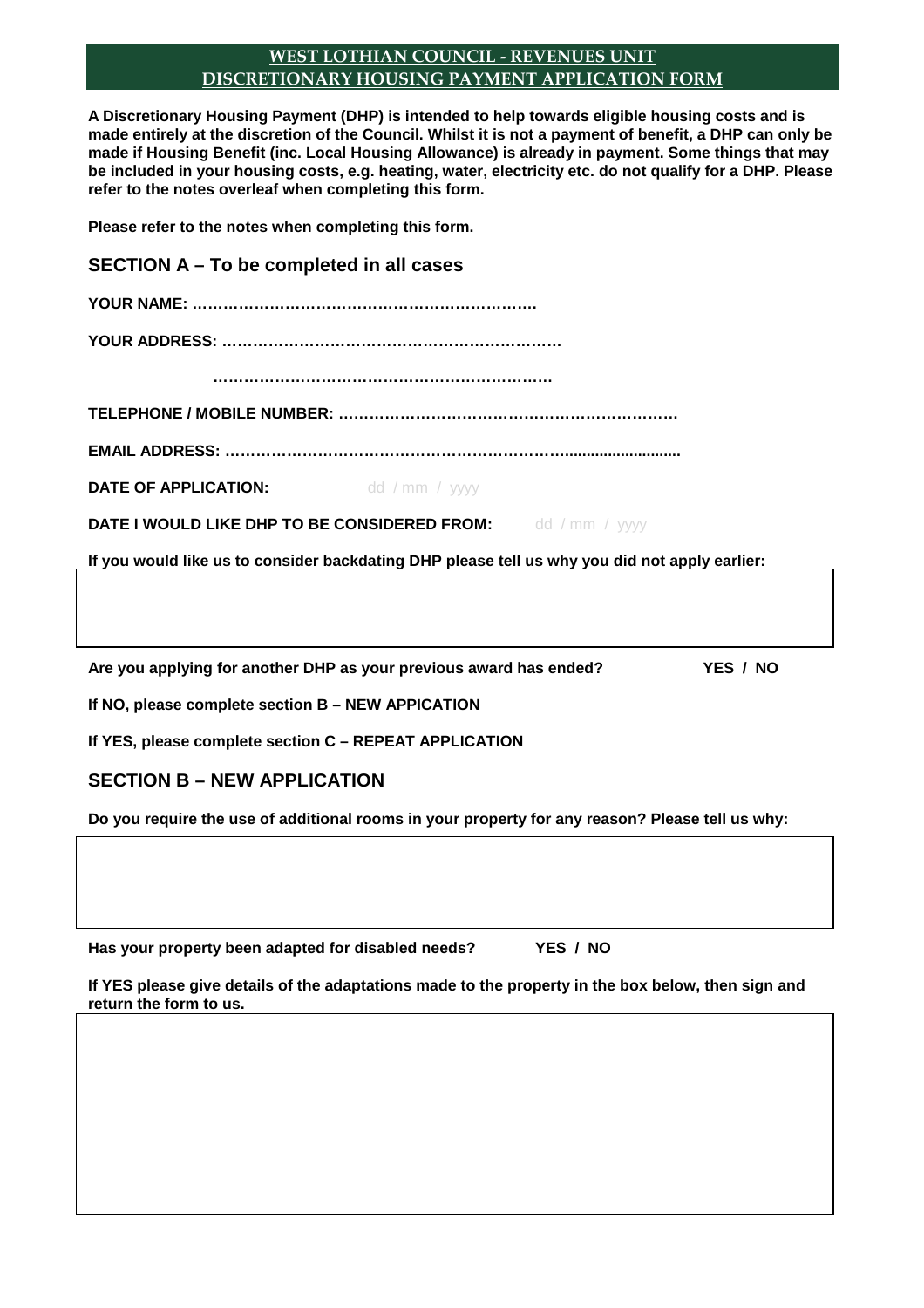**If yes please give details in the box below** 

### **Have you tried to find alternative affordable accommodation? YES / NO If YES please tell us what action you have taken**

**If you have already found alternative affordable accommodation and require assistance with your current rent until you move please confirm the date you expect to move and your new address:** 

**DATE OF MOVE:** dd / mm / yyyy.

**ADDRESS: …………………………………………………………** 

 **…………………………………………………………** 

| Do you have any friends or relatives who could help you pay your rent? | YES / NO |
|------------------------------------------------------------------------|----------|
| Have you tried to agree a lower rent charge with your landlord?        | YES / NO |

**If YES please give details of what happened** 

If your landlord has agreed to reduce the rent charge please send us proof.

**Have you taken any other steps to improve your financial situation so that you can meet the shortfall in your rent? YES / NO** 

**If YES please give details of the steps you have taken** 

**Please now complete sections D and E**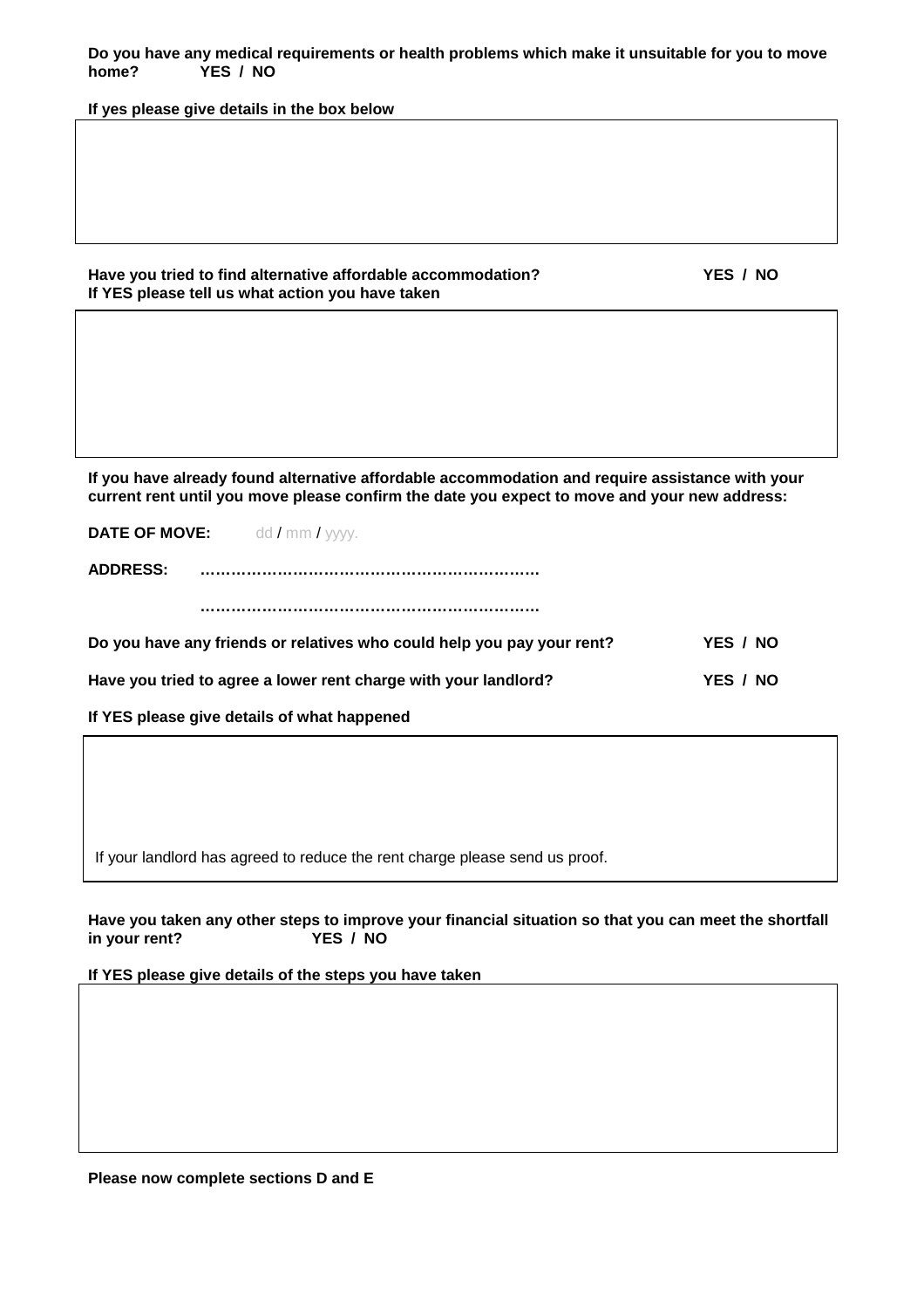# **SECTION C – REPEAT APPLICATION**

**Please tell us what steps you have taken including any advice or support you have received since your last application in order to improve your financial situation so that you can meet the shortfall in your rent:** 

**Have your circumstances changed since your last application for DHP? YES / NO** 

**If YES please tell us what has changed:** 

**Has your income or expenditure changed since your last application? YES / NO** 

**If YES please complete section D – INCOME AND EXPENDITURE** 

**If NO please complete Section E and return the form to us.**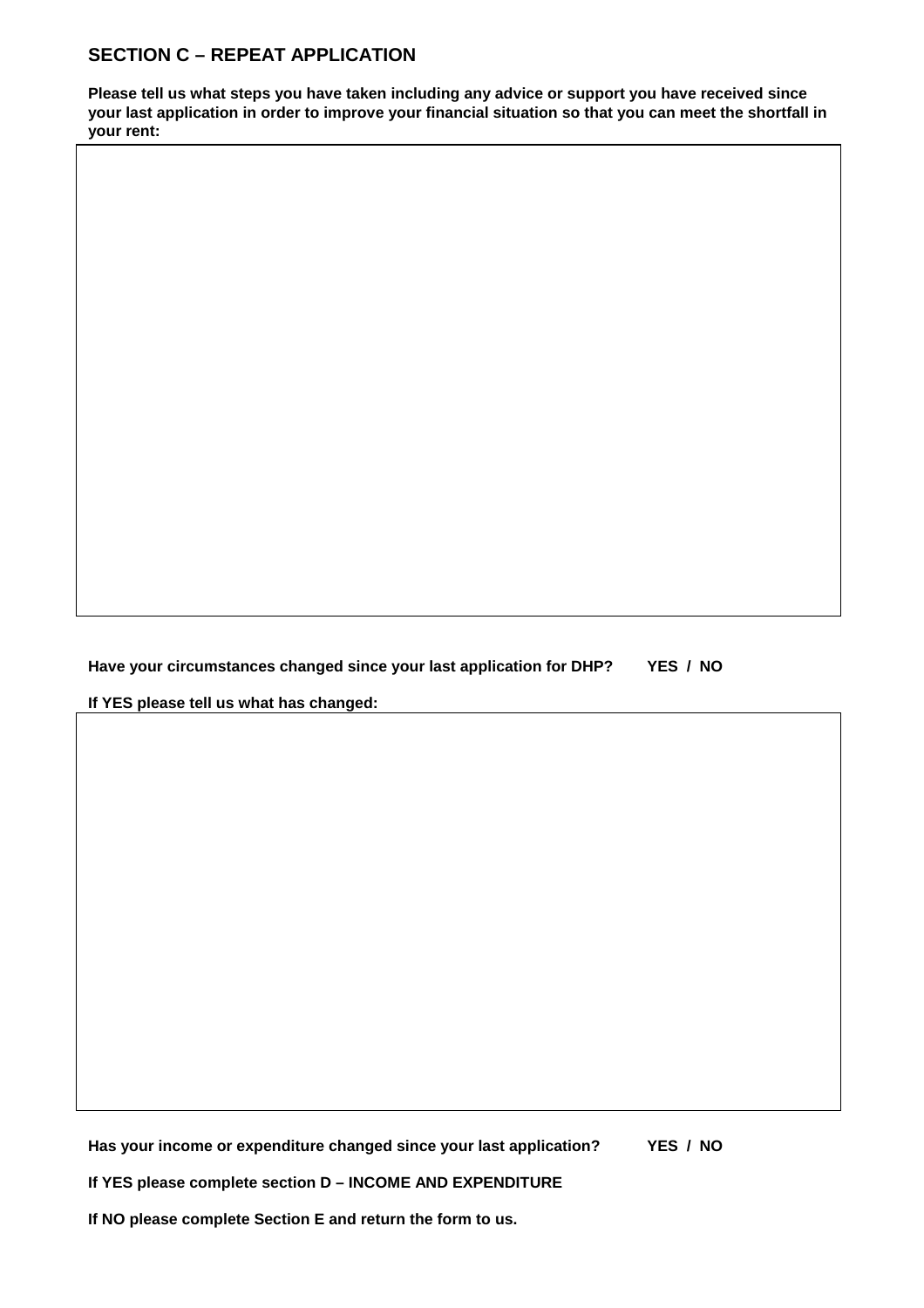### **SECTION D – INCOME AND EXPENDITURE**

| <b>INCOME</b>                                                                                             | <b>Amount Received</b> | How often do you receive it                    |  |
|-----------------------------------------------------------------------------------------------------------|------------------------|------------------------------------------------|--|
|                                                                                                           |                        | (Weekly / Fortnightly / 4-weekly<br>/ Monthly) |  |
| SELF EARNINGS (NET)                                                                                       | £                      |                                                |  |
| PARTNER EARNINGS (NET)                                                                                    | £                      |                                                |  |
| <b>CHILD BENEFIT</b>                                                                                      | £                      |                                                |  |
| <b>CHILD TAX CREDIT</b>                                                                                   | £                      |                                                |  |
| <b>WORKING TAX CREDIT</b>                                                                                 | £                      |                                                |  |
| <b>INCOME SUPPORT (IS)</b>                                                                                | £                      |                                                |  |
| <b>JOB SEEKERS ALLOWANCE</b><br>(JSA)                                                                     | £                      |                                                |  |
| <b>EMPLOYMENT AND SUPPORT</b>                                                                             |                        |                                                |  |
| ALLOWANCE (ESA)                                                                                           | £                      |                                                |  |
| <b>INCAPACITY BENEFIT</b>                                                                                 | £                      |                                                |  |
| <b>STATE PENSION CREDIT</b>                                                                               | £                      |                                                |  |
| STATE RETIREMENT PENSION                                                                                  | £                      |                                                |  |
| PERSONAL PENSION /<br><b>OCCUPATIONAL PENSION</b>                                                         | £                      |                                                |  |
| <b>DISABILITY LIVING ALLOWANCE</b><br>/ ATTENDANCE ALLOWANCE /<br>PERSONAL INDEPENDENCE<br><b>PAYMENT</b> | £                      |                                                |  |
| <b>INDUSTRIAL INJURIES BENEFIT</b>                                                                        | £                      |                                                |  |
| <b>MAINTENANCE</b>                                                                                        | £                      |                                                |  |
|                                                                                                           | £                      |                                                |  |
| OTHER (please specify)                                                                                    | £                      |                                                |  |
| OTHER (please specify)                                                                                    |                        |                                                |  |
| OTHER (please specify)                                                                                    | £                      |                                                |  |

| <b>EXPENSES</b>                          | <b>Amount You pay</b> | How often do you pay it | Arrears (if any) |
|------------------------------------------|-----------------------|-------------------------|------------------|
|                                          |                       |                         |                  |
| <b>RENT / MORTGAGE</b>                   | £                     |                         | £                |
| <b>COUNCIL TAX</b>                       | £                     |                         | £                |
| <b>RENT DEPOSIT SCHEME</b>               | £                     |                         | £                |
| <b>HOME INSURANCE</b>                    | £                     |                         | £                |
| <b>LIFE INSURANCE</b>                    | £                     |                         | £                |
| <b>ELECTRICITY</b>                       | £                     |                         | £                |
| <b>GAS</b>                               | £                     |                         | £                |
| <b>OTHER FUEL</b>                        | £                     |                         | £                |
| FOOD / SHOPPING /<br><b>HOUSEKEEPING</b> | £                     |                         |                  |
| T.V. LICENCE                             | £                     |                         | £                |
| SATELLITE SUBSCRIPTION                   | £                     |                         | £                |
| HOME TELEPHONE /<br><b>BROADBAND</b>     | £                     |                         | £                |
| <b>MOBILE PHONE</b>                      | £                     |                         | £                |
| CAR / PUBLIC TRANSPORT /                 |                       |                         |                  |
| <b>TRAVEL</b>                            | £                     |                         | £                |
| OTHER (please specify)                   | £                     |                         | £                |
| OTHER (please specify)                   | £                     |                         | £                |

| <b>LOANS, CREDIT DEBTS,</b><br><b>CATALOGUE PAYMENTS</b> | <b>Repayment Amount</b> | How often do you pay it | <b>Balance owing</b> |
|----------------------------------------------------------|-------------------------|-------------------------|----------------------|
| Name of lender / creditor /<br>catalogue:                |                         |                         |                      |
|                                                          |                         |                         |                      |
|                                                          | £                       |                         |                      |
|                                                          |                         |                         |                      |
|                                                          | ◠                       |                         |                      |
|                                                          |                         |                         |                      |
|                                                          |                         |                         |                      |
|                                                          |                         |                         |                      |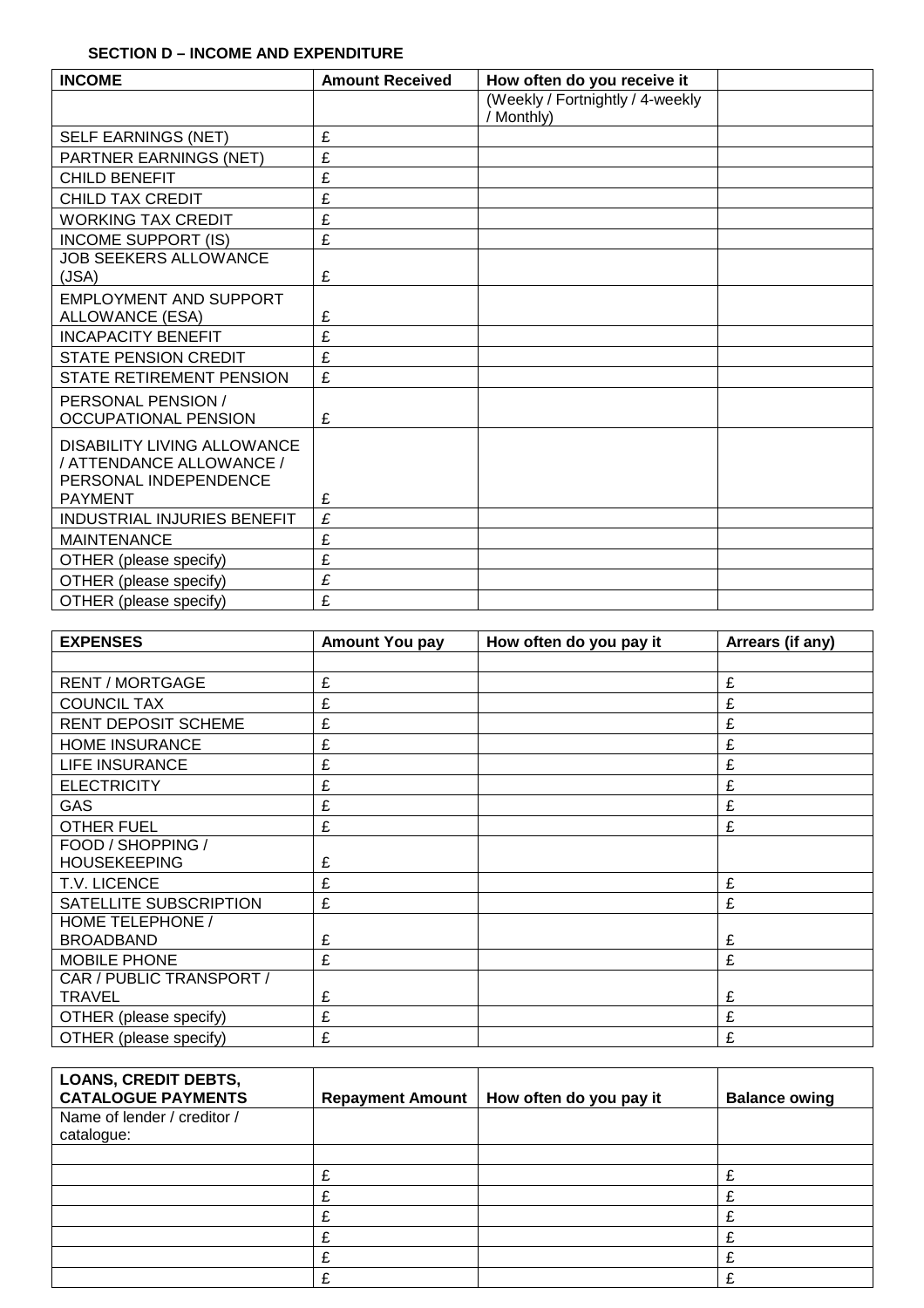#### **Please use this section for any additional information you think may be relevant to your application.**

# **SECTION E – DECLARATION AND SIGNATURE**

**Please read these statements carefully and sign the box below to show you have done so.** 

- **This is my application for a Discretionary Housing Payment (DHP).**
- **The information is correct and complete.**
- **You can check any information relevant to my application and that you may check some information with other sources within the council, rent offices and other councils.**
- **I will tell you straight away if there are any changes in my circumstances.**
- **I understand you may use the information provided to allow the council to provide support, advice and assistance.**
- **I understand that I will have to repay any overpayments of DHP that the council seek to recover.**

**I / a person acting on my behalf have completed this form.** 

**Completed by: (print name) ………………………………………………………….** 

**If completed by someone other than the claimant please state your relationship: ……………………….** 

**Signed…………………………………………………………. Date dd / mm / yyyy** 

**PLEASE SIGN AND RETURN TO: REVENUES UNIT, ST DAVID'S HOUSE, SOUTH BRIDGE STREET, BATHGATE, EH48 1TT**